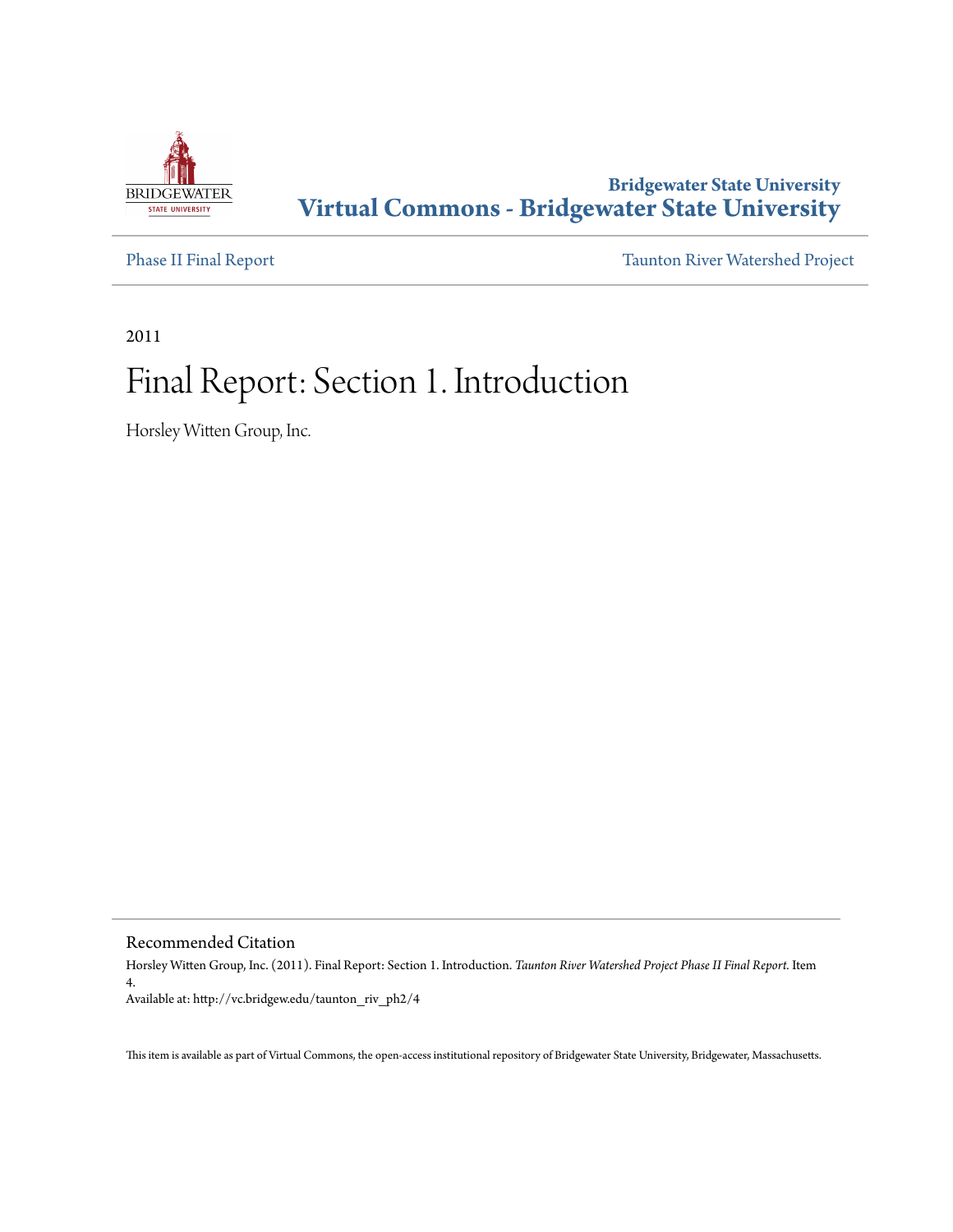#### **SECTION 1**

#### **INTRODUCTION**

The Taunton River Watershed is unique among Massachusetts watersheds in its diversity of habitats and ecological communities, diversity of municipalities and economic development, length of uninterrupted stream and river flow, and it's surprisingly mildly sloping topography. It is home to portions of 43 Massachusetts municipalities (Figure 1.1), all of which utilize the ground and surface water resources in the watershed as a source for drinking water, and/or a receptor for wastewater and stormwater discharges. A large portion of the watershed population enjoys the recreational opportunities and quality of life provided by the rivers, streams, lakes, ponds and wetlands throughout the watershed. The relatively flat terrain throughout the watershed creates a unique and sensitive interaction between the biota and the subtle variations in the natural stream flow regimes throughout the watershed. A small alteration in the natural flow patterns can have a significant effect on the habitat to which local animals and plants have uniquely adapted. This flat terrain also magnifies the pressing need to manage the water resources and maintain a natural hydrologic balance in the watershed in the face of ongoing development, conversion of open land, and increases in population.

The Horsley Witten Group, Inc. (HW) was contracted by Bridgewater State University (BSU) in 2007 to develop a watershed management plan for the Taunton River Watershed. HW worked under the guidance of a Steering Committee comprised of BSU, The Nature Conservancy, the Massachusetts Department of Conservation and Recreation, the Massachusetts Department of Environmental Protection, the Massachusetts Executive Office of Energy and Environmental Affairs, the Southeastern Planning and Economic Development District and the Old Colony Planning Council. The Taunton River Watershed Management Plan is designed to assist the communities, organizations, and individuals throughout the watershed to evaluate the current conditions in the watershed, understand options and tools for managing the human impacts on the unique and vital water resources in the watershed, and implement appropriate tools at the local level. For the purposes of this project, HW and the Steering Committee conceived of the watershed planning and management process in three phases, the first two as part of the Taunton River Watershed Management Plan Project and the third as a broader and longer-term effort. These phases are further described as follows:

- Phase I data collection, initial watershed assessment, water balance analysis, long-term visioning and scoping for subsequent phases;
- $\bullet$  Phase II design of six targeted pilot projects to highlight and demonstrate specific management measures, assistance with two code reform projects, continued public outreach and workshops, and development of management recommendations; and
- Phase III construction and monitoring of demonstration projects, widespread  $\bullet$ implementation of management measures and plan adaptations as necessary to reflect changing conditions and evolving regulatory policies.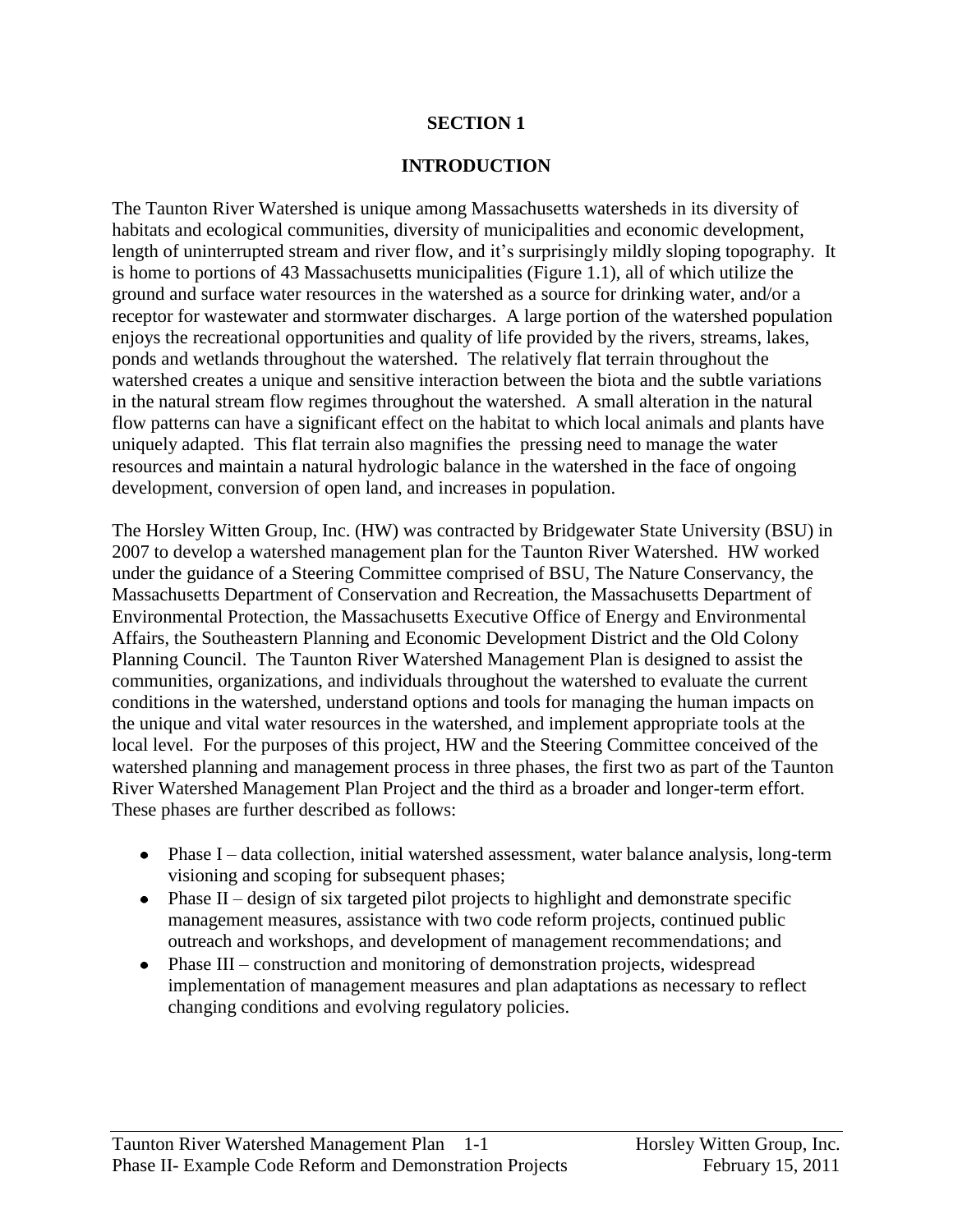

*Path: H:\Projects\2008\8123 Taunton River WS PH II\Task 6 Final Report\Figures\Figure 1.1.mxd*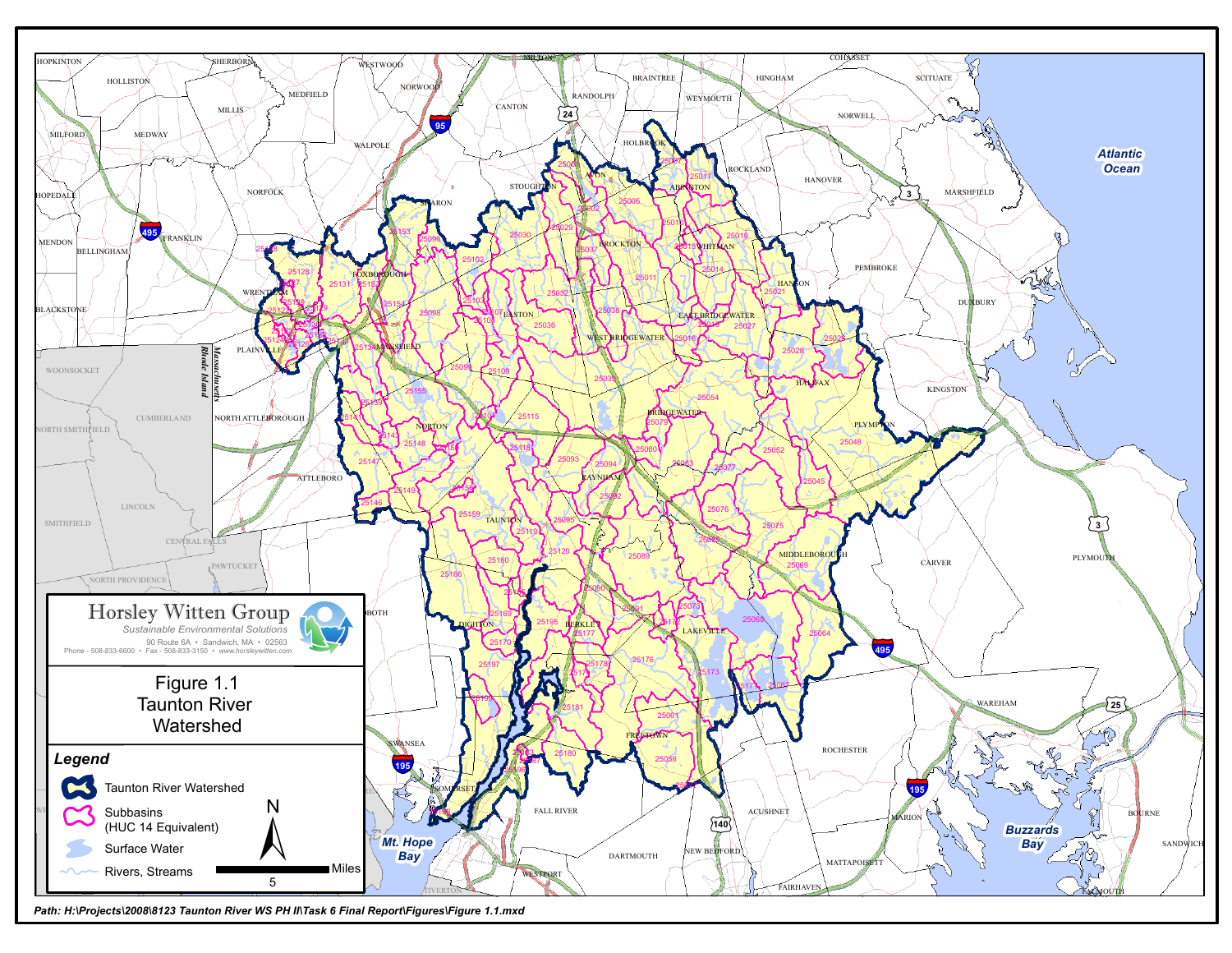During Phase I, HW developed a number of conclusions and planning goals for the watershed based on preliminary data assessment, including an evaluation of habitat and open space conservation and a water balance analysis for each of 108 subwatersheds in the Taunton watershed. These planning goals can be summarized as:

- Keeping water local;
- Restoring the natural water balance; and
- Demonstrating innovative and effective stormwater and wastewater management technologies, buffer restoration techniques, and local governmental regulatory code reform projects.

In addition to these goals, public feedback during Phase I strongly and clearly indicated a need for public education and training of local decision-makers as a means of fostering responsible watershed management decisions.

This report represents the progress and results from Phase II of this planning effort. Over the past two years, HW worked with communities and organizations throughout the watershed to identify and develop six engineering demonstration projects in six communities to demonstrate innovative techniques to address stormwater management, habitat improvement, and wastewater management. We also worked with two communities to develop innovative revisions to the local regulatory code to strengthen protections of the water resources in the watershed, in terms of water quality, water quantity, and habitat. Throughout this process, we also presented at numerous public meetings to provide an overview of the project, discuss available innovative land use planning, and engineering tools to address the challenges in the watershed, gather feedback and answer questions from interested participants. See Figure 1.2 for a listing of public meetings. As part of each of the demonstration and code reform projects, we also discussed details of the site specific projects with the local project contacts and presented the information to local audiences to educate the local community and/or assist with the public hearing or permitting processes.

Section 2 of this report presents the case for the importance of taking an integrated watershedbased approach to water resources management. The water resources in a watershed, including wetlands, streams, rivers, lakes and ponds and groundwater, are inextricably linked with the economic development potential, environmental health, and sustainability of the communities within the watershed. It is imperative to look at these issues concurrently, to the extent practicable, as communities and regions make significant infrastructure investment decisions as well as very local land-use decisions that cumulatively have a profound effect on the landscape.

The local regulatory code reform projects are presented in Section 3. HW worked with the Town of Norton to help the Conservation Commission develop a Wetlands Protection Bylaw and accompanying Regulations for consideration at the Town Meeting. We include in this report a comparison between Norton's proposed Bylaw and Regulations and the State's Wetlands Protection Regulations. This step-by-step comparison can be used by other communities looking to strengthen protections for unique water resources and habitats, such as vernal pools, shallow groundwater, and buffers to various wetlands. We also worked with the Town of Lakeville to develop recommended revisions to the Zoning Bylaw and Subdivision Rules and Regulations to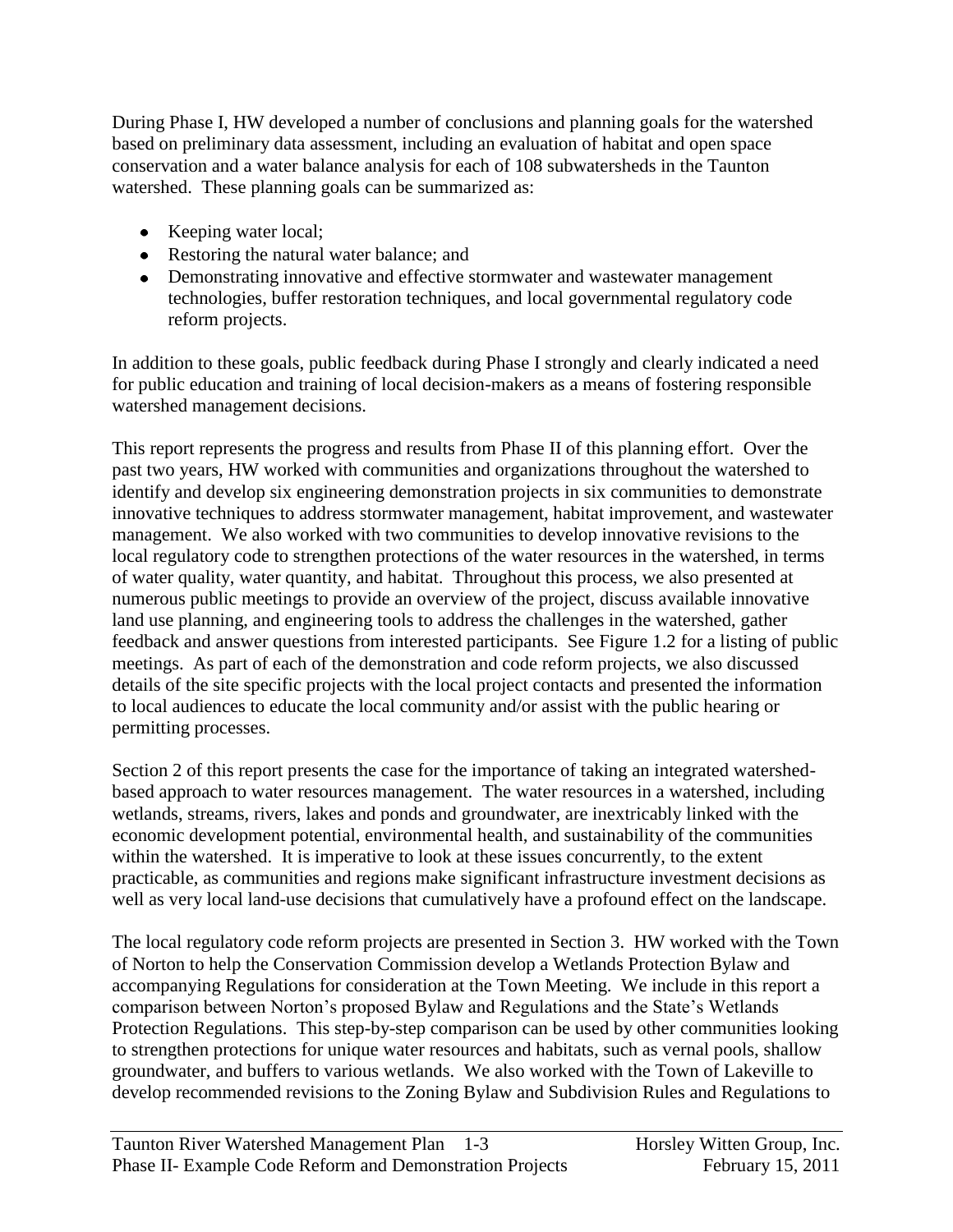improve the water resources protections affected by various typical development patterns in Lakeville.

Details regarding several engineering demonstration projects are presented in Section 4. These projects included the design of low impact development (LID), stormwater management retrofits for existing and partially developed properties, and the design of an innovative onsite wastewater treatment and disposal system. In addition, two of the demonstration projects are directly linked to ongoing educational opportunities for students of environmental sciences. This report presents all of these designs in detail, describes the innovations of each design, provides a planning level construction cost estimate, and describes the benefits of each design to the surrounding watershed. It is the hope and intention of the authors and Steering Committee that these projects will be constructed in the near future so that they may be used as on-the-ground demonstration projects to educate the general public and other decision makers about the benefits of this type of engineering design.

The next steps in the Taunton Watershed management effort, including Phase III and beyond, will require widespread watershed community participation. Recommendations for these steps are presented in Section 5. These recommendations have been developed from data collected and analyzed in Phase I, experiences with the engineering design demonstration projects and code reform projects in Phase II, as well as policy deliberations and concurrent studies by state and local agencies that have been undertaken during the implementation of Phase II and the development of this report.